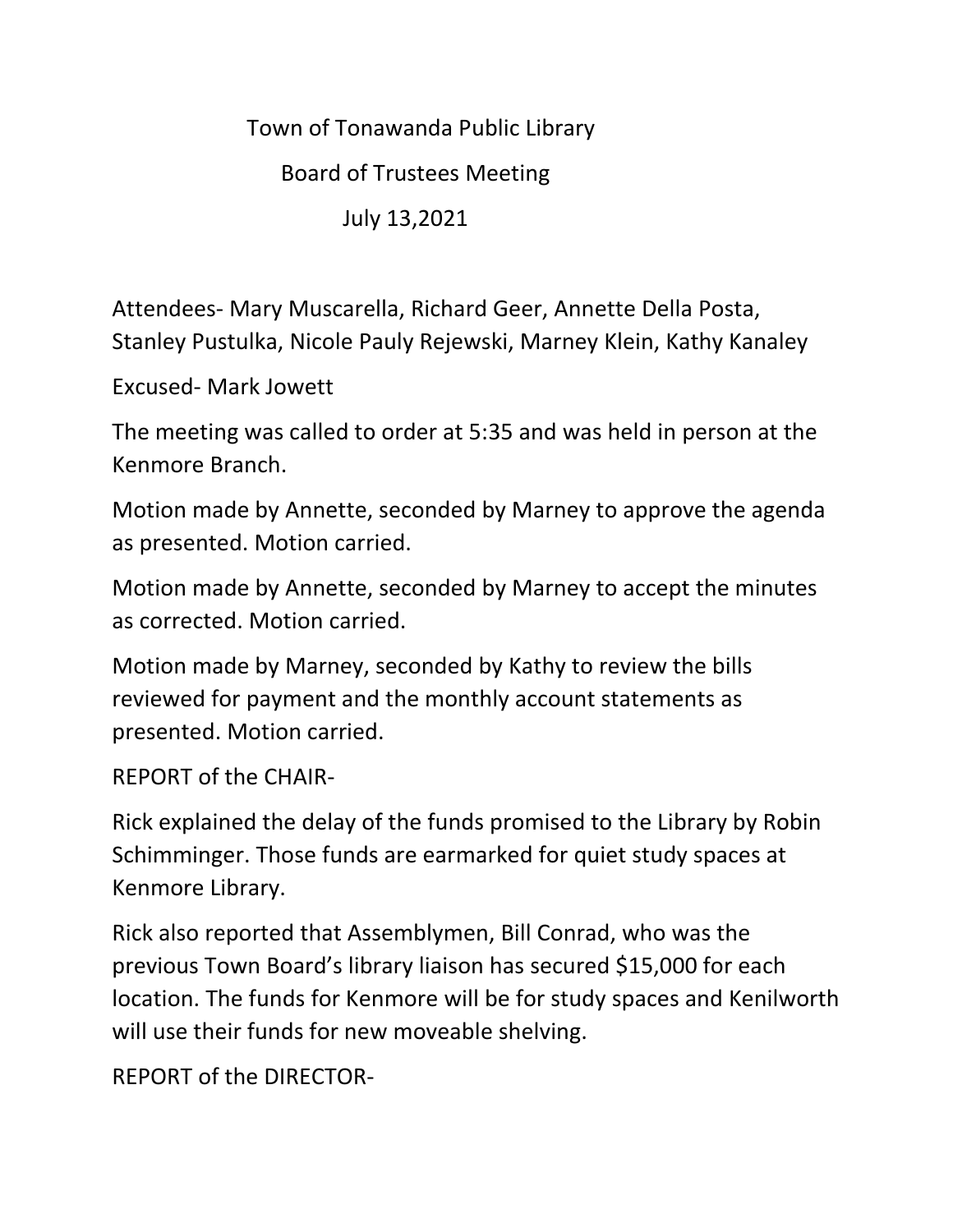Mary changed the reporting comparison from 2021-2020 to include 2019. This gives a better analysis of current usage due to the pandemic restrictions experienced in 2020.

Craft and Carry, Facebook Storytime and Adult book clubs continue with strong participation.

Kenmore's "Bricks to Go Lego" program is a big hit and is now offered at Kenilworth as well.

Outdoor Storytime at Kenmore held on the Kenmore Middle School grounds began on July 12 and was well attended.

Both locations anticipate in- library programs beginning in September.

Several meetings were attended last month by Library staff.

Staff must complete mandatory Kantola webinars by August 31,2021.

Kenmore Library will begin Sunday hours 12-5 in September. Kenmore will also add I hour to Tuesday, Wednesday and Thursday, closing at 9 pm which will get our total hours open to pre pandemic times.

We are awaiting notification of grant funding from the Central Facility Improvement Initiative and the Tonawanda Community Environmental Benefit Funds.

The Emergency buzzer in the new community room has been installed. We are waiting for the answer for the new room capacity in order to plan programming and respond to community use requests.

Mary distributed information on the Long-Range Plan with which Mark and Marney have offered to help.

Nicole offered the suggestion of possibly purchasing a 3D printer and recording and filmmaking equipment. The group discussed both ideas, but no definite plans were made.